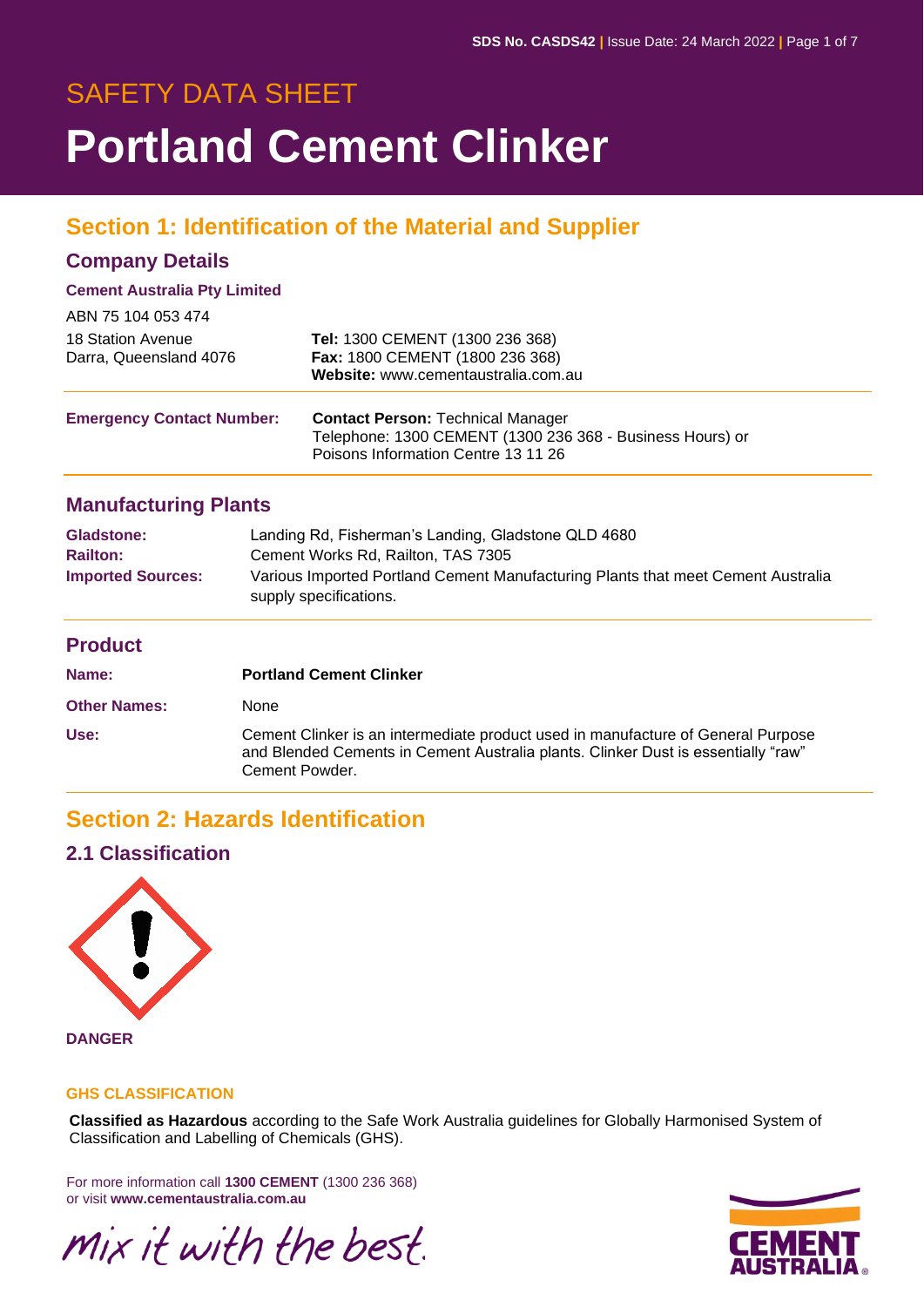**Not classified as Dangerous Goods** according to the Australian Code for the Transport of Dangerous Goods by Road and Rail. (7th edition)

This product is classified as hazardous according to Safe Work Australia criteria. Not classified as a dangerous good by the criteria of the ADG code, IMDG or IATA.

**Hazard Class and Category Skin Corrosion/Irritation: Category 2 Serious Eye Damage / Eye Irritation: Category 2A Specific Target Organ Systemic Toxicity (Repeated Exposure): Category 2**

The properties of Cement change when water is added. See SDS for Wet Concrete.

## **2.2 GHS Label elements**

#### **Pictograms and Signal Words**



#### **DANGER**

#### **Hazard Statement(s)**

| H <sub>3</sub> 15 | Causes skin irritation.                                            |
|-------------------|--------------------------------------------------------------------|
| H <sub>3</sub> 19 | Causes serious eye irritation.                                     |
| H373              | May cause damage to organs through prolonged or repeated exposure. |

#### **Prevention Statement(s)**

| P101             | If medical advice is needed, have product container or label at hand.                                                                                    |
|------------------|----------------------------------------------------------------------------------------------------------------------------------------------------------|
| P202             | Do not handle until all safety precautions have been read and understood.                                                                                |
| P <sub>103</sub> | Read label before use.                                                                                                                                   |
| P260 + P261      | Do not breathe dust. Avoid breathing dust. Cement can become easily airborne.                                                                            |
| P264             | Wash any skin exposed to the product thoroughly after handling. Do not touch eyes until<br>hands are thoroughly washed clean of material.                |
| P271             | Use only outdoors or in a well-ventilated area.                                                                                                          |
| P280             | Wear protective gloves in accordance with AS2161. Nitrile gloves of 8mil thickness. Wear<br>dust proof eye protection in accordance with (AS/NZS1337.1). |

#### **Response Statement(s)**

| P305+P351+P338       | IF IN EYES: Immediately call POISON CENTRE 131126 or Doctor. Rinse cautiously with<br>water for several minutes. Remove contact lenses, if present and easy to do. Continue<br>rinsing. |
|----------------------|-----------------------------------------------------------------------------------------------------------------------------------------------------------------------------------------|
| $P337 + P313$        | If eye irritation persists: Get medical advice/attention.                                                                                                                               |
| $P302 + P352$        | IF ON SKIN: Wash with plenty of soap and water.                                                                                                                                         |
| $P332 + P313$        | If skin irritation occurs: Get medical advice/attention.                                                                                                                                |
| $P304 + P340 + P305$ | IF INHALED: Remove to fresh air and keep at rest in a position comfortable for breathing.                                                                                               |
| P310                 | Immediately call POISON CENTRE 131126 or Doctor if you feel unwell.                                                                                                                     |
| P321                 | Specific treatment is advised - see first aid instructions.                                                                                                                             |

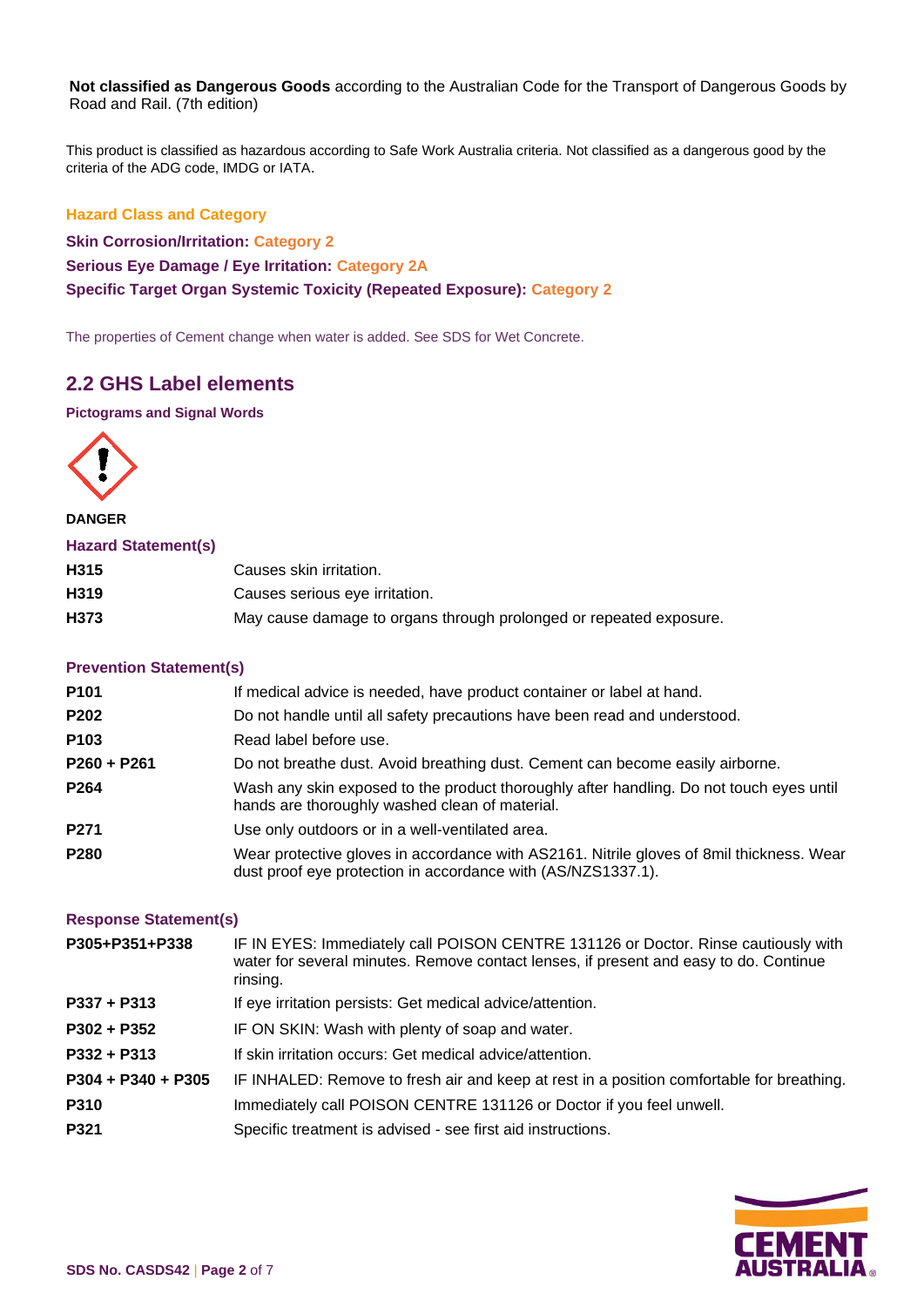| P362                                                    | Take off contaminated clothing and wash before re-use.                    |  |  |  |
|---------------------------------------------------------|---------------------------------------------------------------------------|--|--|--|
| <b>Storage Statement(s)</b>                             |                                                                           |  |  |  |
| P403+P233                                               | Store in a well-ventilated place. Keep container tightly closed.          |  |  |  |
| P405<br>Keep container tightly closed. Store locked up. |                                                                           |  |  |  |
| <b>Disposal Statement(s)</b>                            |                                                                           |  |  |  |
| P501                                                    | Dispose of unused contents in accordance with jurisdictional regulations. |  |  |  |

#### **2.3 Other hazards**

No information provided.

# **Section 3: Composition/Information on Ingredients**

Portland Clinker consists of a crystalline mass manufactured from substances mined from the earth's crust. It contains trace amounts of naturally occurring, but potentially hazardous chemical entities including metals such as chromium and nickel. All significant constituents are listed below:

| <b>Chemical Entity</b>      | <b>Proportion</b> | <b>CAS Number</b> |
|-----------------------------|-------------------|-------------------|
| <b>Portland Clinker</b>     | $< 97\%$          | 65997-15-1        |
| Calcium Oxide               | $0 - 1%$          | 1305-78-8         |
| Hexavalent Chromium Cr (VI) | $<$ 10 ppm        | 1333-82-0         |

# **Section 4: First Aid Measures**

### **4.1 Description of first aid measures**

| <b>Swallowed/Ingestion:</b>  | Rinse mouth and lips with water. Do not induce vomiting. Give water to drink to dilute<br>stomach contents. If symptoms persist, seek medical attention. For advice, contact a<br>Poison Information Centre on 13 11 26 (Australia Wide) or a doctor (at once). If<br>swallowed, do not induce vomiting. |
|------------------------------|----------------------------------------------------------------------------------------------------------------------------------------------------------------------------------------------------------------------------------------------------------------------------------------------------------|
| Eyes:                        | If in eyes, hold eyelids apart and flush continuously with running water. Continue<br>flushing until advised to stop by a Poisons Information Centre, a doctor, or for at least<br>15 minutes.                                                                                                           |
| Skin:                        | If skin or hair contact occurs, remove contaminated clothing and flush skin and hair with<br>running water. Continue flushing with water until advised to stop by a Poisons<br>Information Centre or a doctor.                                                                                           |
| Inhalation:                  | If inhaled, remove from contaminated area. Apply artificial respiration if not breathing.                                                                                                                                                                                                                |
| <b>First Aid Facilities:</b> | Eye wash facilities and safety shower should be available Washing facilities with<br>running water.                                                                                                                                                                                                      |
| <b>Advice to Doctor:</b>     | Treat symptomatically.                                                                                                                                                                                                                                                                                   |

## **4.2 Most important symptoms and effects, both acute and delayed.**

Irritating to the eyes, skin, and respiratory system. Some individuals may exhibit an allergic response upon exposure to this product, possibly due to the trace amounts of chromium present. Hexavalent chromium compounds are classified as carcinogenic to humans (IARC Group 1).

## **4.3 Immediate medical attention and special treatment needed.**

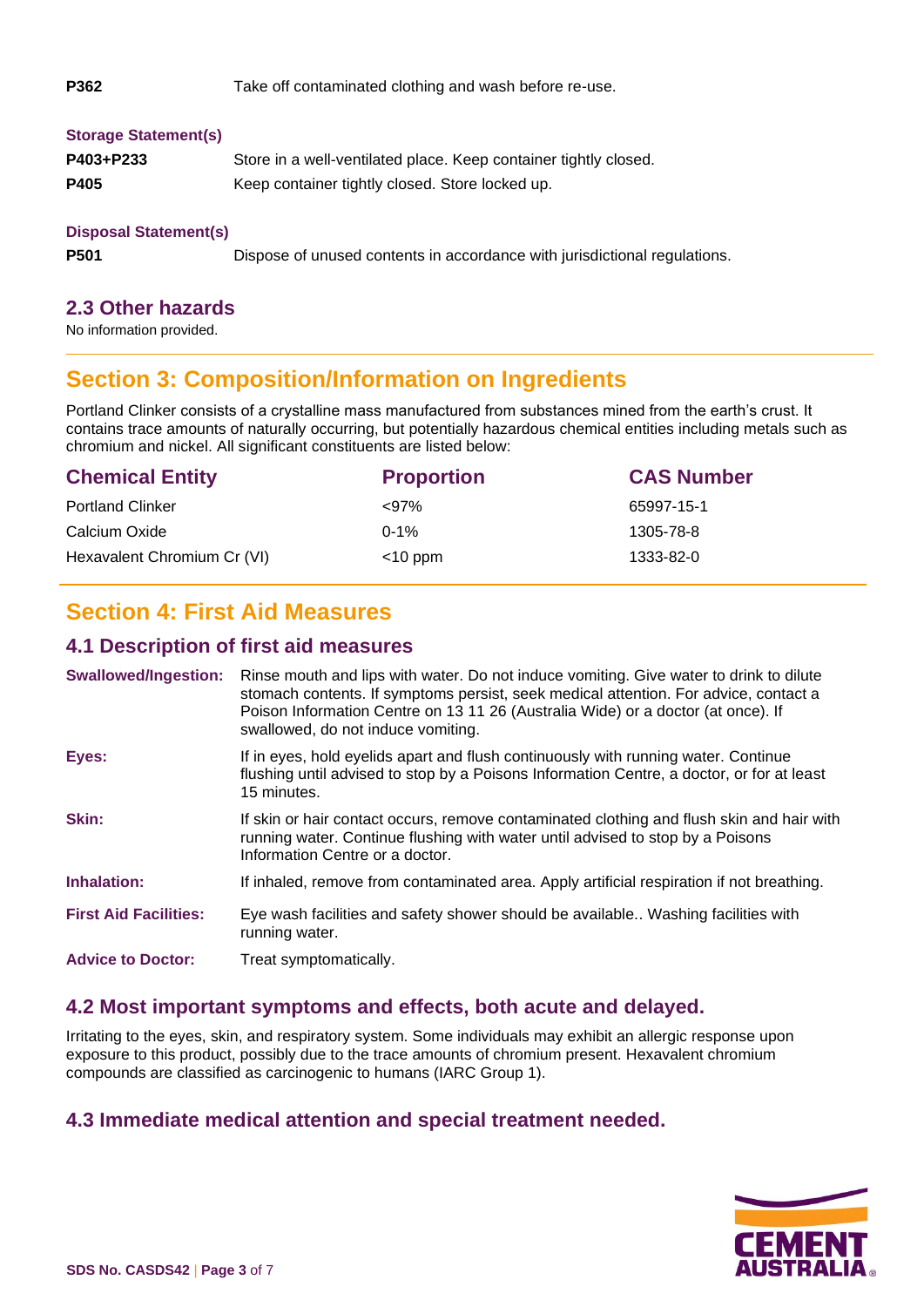# **Section 5: Fire Fighting Measures**

| <b>Fire/Explosion Hazard:</b>            | <b>None</b>    | <b>Special Protective Precautions</b> | None<br>required |  |
|------------------------------------------|----------------|---------------------------------------|------------------|--|
| <b>Hazchem Code:</b>                     | None allocated | and equipment for fire fighters:      |                  |  |
| <b>Flammability:</b>                     | Not flammable  |                                       |                  |  |
| <b>Extinguishing Media:</b>              | None required  |                                       |                  |  |
| <b>Hazards from Combustion Products:</b> | <b>None</b>    |                                       |                  |  |

## **Section 6: Accidental Release Measures**

| <b>Spills:</b> | Spills are best cleaned up by vacuum device to avoid generating airborne dust.                           |
|----------------|----------------------------------------------------------------------------------------------------------|
|                | Recommendations on Exposure Control and Personal Protection should be followed during<br>spill clean-up. |
|                | Keep product out of storm water and sewer drains.                                                        |
|                | Wetting during clean-up will cause formation of setting cement.                                          |

## **Section 7: Handling and Storage**

**Handling:** When supplied in bags these need to be handled in accordance with Hazardous Manual Tasks Code of Practice.

**Storage:** Protect from moisture to prevent hardening. Storage of cement may be in concrete silos, steel bins, or plastic lined multi-ply paper bags.

## **Section 8: Exposure Controls/Personal Protection**

### **8.1 Control parameters**

#### **Exposure standards**

|                                                |                  | <b>TWA</b>    |      | <b>STEL</b> |                   |
|------------------------------------------------|------------------|---------------|------|-------------|-------------------|
| Ingredient                                     | <b>Reference</b> |               | mg/m | ppm         | mg/m <sup>3</sup> |
| Calcium carbonate (Limestone, Marble, Whiting) | SWA (AUS)        | $\sim$ $\sim$ | 10   | $- -$       | --                |
| Calcium oxide                                  | SWA (AUS)        | $\sim$ $\sim$ | 2    | $-$         | --                |
| Chromium (VI) compounds (as Cr)                | SWA (AUS)        | $-$           | 0.05 | $ -$        |                   |
| Magnesium oxide (fume)                         | SWA (AUS)        | $-$           | 10   | $- -$       |                   |
| <b>Portland Cement</b>                         | SWA (AUS)        | $-$           | 10   | --          |                   |

#### **8.2 Exposure controls**

**Engineering controls** Avoid inhalation. Use in well ventilated areas. Where an inhalation risk exists, mechanical extraction ventilation is recommended. Maintain dust levels below the recommended exposure standard.

**PPE** 

Skin/Body: Minimise contact. When handling dry or wet mortar, wet concrete, or grout, personnel should wear protective clothing and impervious footwear, and gloves such as PVC (see Australian and New Zealand Standards AS/NZS 4501 and AS 2161). Never kneel in wet product or allow extended contact of skin with wet cement. Wear long sleeved shirt and full-length trousers.

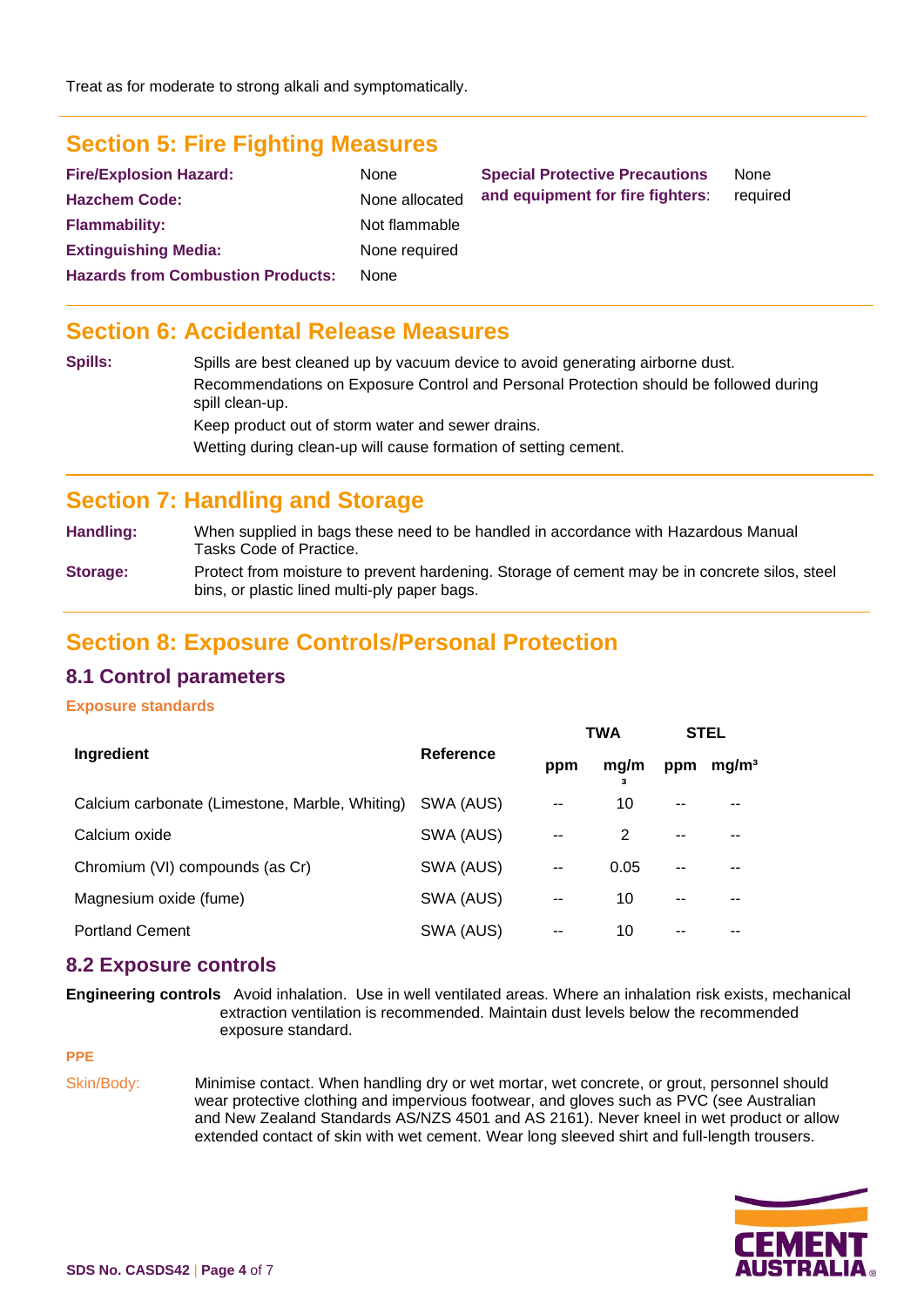|                     | Remove clothing which has become contaminated with wet or dry product to avoid prolonged<br>contact with the skin. If wet product gets into boots, remove socks and boots immediately and<br>wash skin thoroughly. Wash work clothes regularly. To avoid contamination of face and lips<br>and ingestion, wash hands before eating, or smoking. |
|---------------------|-------------------------------------------------------------------------------------------------------------------------------------------------------------------------------------------------------------------------------------------------------------------------------------------------------------------------------------------------|
| Hands:              | Wear PVC, rubber or cotton gloves when handling material to prevent skin contact.                                                                                                                                                                                                                                                               |
| Eyes:               | Wear safety glasses or dust-proof goggles when handling material to avoid contact with eyes.                                                                                                                                                                                                                                                    |
| <b>Respiratory:</b> | Where an inhalation risk exists wear a Class P1 (Particulate) respirator, dependent on a site-<br>specific risk assessment.                                                                                                                                                                                                                     |

# **Section 9: Physical and Chemical Properties**

| Appearance:                   | A fine powder ranging in colour from grey to off-white                              |
|-------------------------------|-------------------------------------------------------------------------------------|
| Odour:                        | No distinctive odour                                                                |
| <b>Boiling/Melting Point:</b> | Melting point >1200°C                                                               |
| <b>Vapour Pressure:</b>       | Not applicable                                                                      |
| <b>Specific Gravity:</b>      | $3.0 - 3.2$                                                                         |
| <b>Flash Point:</b>           | Non-applicable                                                                      |
| <b>Flammability Limits:</b>   | Not applicable                                                                      |
| <b>Solubility in Water:</b>   | Slight, reacts on mixing with water forming an alkaline (caustic) solution (pH >11) |
| <b>Particle Size:</b>         | Up to 50% of the fresh dry material may be respirable (below 10 microns)            |

# **Section 10: Stability and Reactivity**

| <b>Chemical Stability:</b>               | Chemically stable                                                                                                                                         |
|------------------------------------------|-----------------------------------------------------------------------------------------------------------------------------------------------------------|
| <b>Conditions to Avoid:</b>              | Keep free of moisture                                                                                                                                     |
| <b>Incompatible Materials:</b>           | None                                                                                                                                                      |
| <b>Hazardous Decomposition Products:</b> | None                                                                                                                                                      |
| <b>Hazardous Reactions:</b>              | A corrosive substance harmful to exposed skin is the result of water<br>addition to the point of creating a paste or slurry. See SDS for Wet<br>Concrete. |

# **Section 11: Toxicological Information**

Portland Clinkers are stable substances, will not decompose into hazardous by-products and do not polymerise.

## **Short Term (Acute) Exposure**

- **Swallowed:** Unlikely under normal industrial use. Mildly abrasive and corrosive to mouth and throat if swallowed. May cause nausea, stomach cramps and constipation.
- **Eyes:** Irritating and corrosive to the eyes and may cause alkaline burns. Cement dust is irritating to the eyes. Exposure to dust may aggravate existing eye irritations.
- **Skin:** Dust is irritating and drying to the skin. Direct contact with wet cement may cause serious skin burns. Within 12 to 48 hours (after one- to six-hour exposures) possible first, second- or thirddegree burns may occur. There may be no obvious pain at the time of the exposure. Chronic skin disorders may be aggravated by exposure to dust or contact with wet cement.

#### **Inhaled:** Cement dust is irritating to the nose, throat and respiratory tract causing coughing and sneezing.

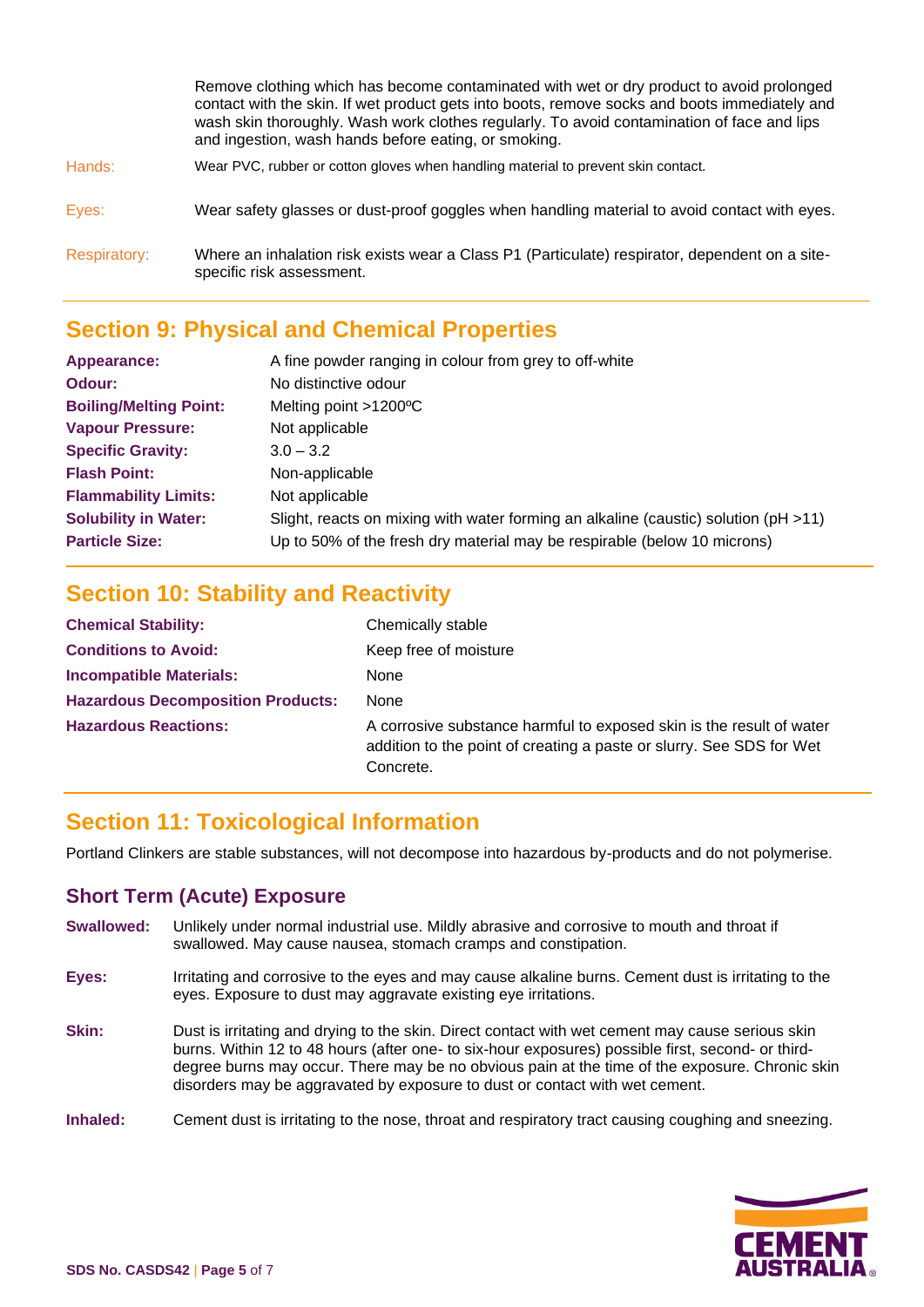Pre-existing upper respiratory and lung diseases including asthma and bronchitis may be aggravated.

## **Long Term (Chronic) Exposure**

**Eyes:** Dust may cause irritation and inflammation of the cornea.

**Skin:** Repeated contact causes irritation and drying of the skin and can result in skin reddening and skin rash (dermatitis). Over time this may become chronic and can also become infected. Persons who are allergic to chromium may develop an allergic dermatitis which aggravates the irritant effects, and this combination can lead to chronic cement dermatitis and serious disability particularly affecting the hands.

> Of the ingredients, Water soluble Hexavalent Chromium (Cr VI) is not classified as a carcinogen by the Hazardous Chemical Information System (HCIS); may trigger skin sensitisation issues in some users.

**Inhaled:** Repeated exposure to the dust may result in increased nasal and respiratory secretions and coughing. Inflammation of lining tissue of the respiratory system may follow repeated exposure to high levels of dust, with increased risk of bronchitis and pneumonia. Repeated and prolonged exposure to dust levels which exceed the OES for crystalline silica (see above) may occur. This can cause bronchitis, and silicosis (scarring of the lung).

# **Section 12: Ecological Information**

| <b>Ecotoxicity:</b>                   | Product forms an alkaline slurry when mixed with water.   |
|---------------------------------------|-----------------------------------------------------------|
| <b>Bio accumulative potential:</b>    | This product is not expected to bioaccumulate.            |
| <b>Persistence and Degradability:</b> | Product is persistent and would have a low degradability. |
| <b>Mobility:</b>                      | A low mobility would be expected in a landfill situation. |

# **Section 13: Disposal Considerations**

Portland Clinker can be treated as a common waste for disposal or dumped into a landfill site, in accordance with local authority guidelines.

Keep material out of storm water and sewer drains.

Measures should be taken to prevent dust generation during disposal, and exposure and personal precautions should be observed (see above)

# **Section 14: Transport Information**

Transportation is done in bulk or bag form by Ship, Rail and Road.

| <b>UN Number:</b>                    | None allocated                      |
|--------------------------------------|-------------------------------------|
| <b>Proper Shipping Name:</b>         | None allocated                      |
| <b>Class and Subsidiary Risk:</b>    | None allocated                      |
| <b>Packing Group:</b>                | None allocated                      |
| <b>Special precautions for user:</b> | Avoid generating and breathing dust |
| <b>Hazchem Code:</b>                 | None allocated                      |
|                                      |                                     |